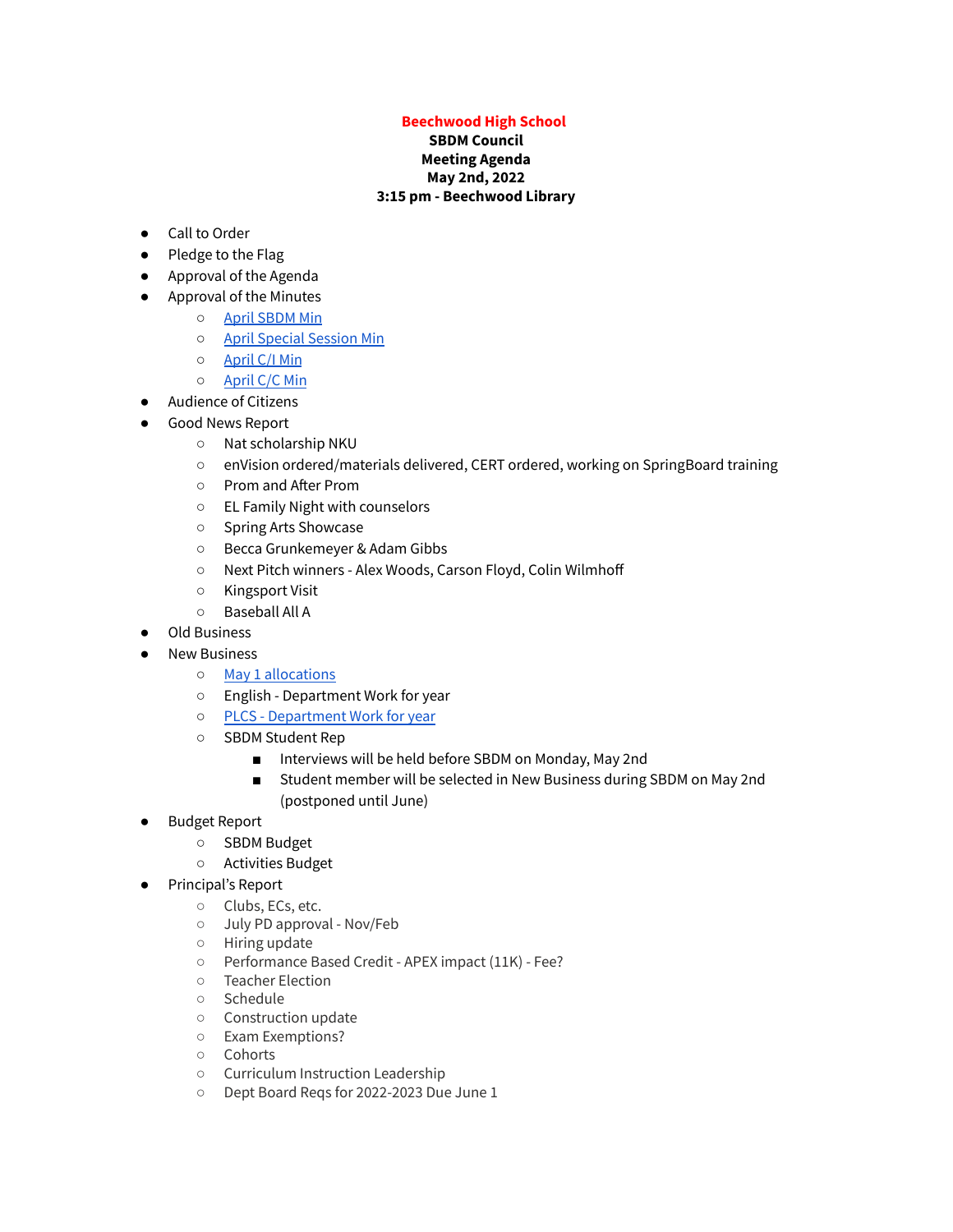- AP trainings for next year:
	- Malott AP Seminar, Behrensmeyer AP Psych, Volpenhein AP Lit, Weyer AP Comp Sci Principles and AP Comp Sci A, Young - AP Environmental Science
- PA, Phones, teacher work stations, etc.
- May 24 May 27 HS Loop
- May 31st SpringBoard refresher 8-3
- May 31st Envision Training 9-2
- MAP results
- Leadership workshop late July/early August
- SBDM Training in [Summer](https://kasc.memberclicks.net/sbdm-council-training#experienced)
- ACT Benchmark update
- Assessment plan for next year: Testing mornings
	- 7th and 8th MAP (3x), Stanford 10, KSA
	- 9th CERT (3x), Stanford 10, AP (if applicable)
	- 10th CERT (2x), 1 official ACT, KSA, AP (if applicable), PSAT Voluntary
	- 11th CERT (2x), 1 official ACT, KSA, AP (if applicable), PSAT Voluntary
	- 12th CERT only if in lab, official ACT if in lab, AP (if applicable)

| <b>BHS Spring 2022 Assessment Calendar</b>                            |                                                                                                          |                                                                                                                                              |                                                                                                                                               |                                                                                   |
|-----------------------------------------------------------------------|----------------------------------------------------------------------------------------------------------|----------------------------------------------------------------------------------------------------------------------------------------------|-----------------------------------------------------------------------------------------------------------------------------------------------|-----------------------------------------------------------------------------------|
| <b>Monday</b>                                                         | <b>Tuesday</b>                                                                                           | Wednesday                                                                                                                                    | <b>Thursday</b>                                                                                                                               | <b>Friday</b>                                                                     |
| April 25th                                                            | April 26th                                                                                               | April 27th                                                                                                                                   | <b>April 28th</b>                                                                                                                             | April 29th                                                                        |
| 7th, 8th, 9th<br><b>MAP Reading</b>                                   | 7th, 8th, 9th<br><b>MAP Math</b>                                                                         | <b>MAP Make-ups</b>                                                                                                                          | <b>MAP Make-ups</b>                                                                                                                           | <b>MAP Make-ups</b>                                                               |
| May 2nd                                                               | May 3rd                                                                                                  | May 4th                                                                                                                                      | <b>May 5th</b>                                                                                                                                | May 6th                                                                           |
|                                                                       | 8 am - AP Environmental<br>12 pm - AP Psychology                                                         | 8 am - AP Literature<br>12 pm - AP Comp. Sci. A                                                                                              | 8 am - AP Human Geo<br>12 pm - AP Statistics                                                                                                  | 8 am - AP U.S. History                                                            |
| May 9th                                                               | May 10th                                                                                                 | May 11th                                                                                                                                     | May 12th                                                                                                                                      | May 13th                                                                          |
| 8 am - AP Calculus AB/BC<br>12 pm - AP Comp. Sci. Prin.               | 8 am - AP English Lang<br>7th Grade - KSA Reading<br>8th Grade - KSA Reading<br>10th Grade - KSA Reading | 8 am - AP Spanish<br>7th Grade - KSA Math<br>8th Grade - KSA Math<br>10th Grade - KSA Math<br>11th Grade - KSA Science<br>12 pm - AP Biology | 8 am - AP World<br>7th Grade - KSA Science<br>8th Grade - KSA Soc. St. & Editing<br>11th Grade - KSA Soc. St. & Editing<br>12 pm - AP Physics | 8 am - AP Music Theory<br>8th Grade - KSA On Demand<br>11th Grade - KSA On Demand |
| May 16th                                                              | May 17th                                                                                                 | May 18th                                                                                                                                     | May 19th                                                                                                                                      | May 20th                                                                          |
| Seniors will complete any remaining final exams in classes this week. |                                                                                                          |                                                                                                                                              |                                                                                                                                               |                                                                                   |
| May 23rd                                                              | May 24th                                                                                                 | May 25th                                                                                                                                     | May 26th                                                                                                                                      | May 27th                                                                          |
|                                                                       |                                                                                                          | 1st, 2nd, and 3rd Period<br><b>Final Exams</b>                                                                                               | 4th, 5th, and 6th Period<br><b>Final Exams</b>                                                                                                | 7th Period Final Exam                                                             |

○ Dates:

- May 2-20: Senior Month w/dress-up themes
- May 2nd SBDM meeting
- May 2nd 13th AP Exams
- May 9th GT Reports Due
- May 10th 14th KY Summative Assessment
- May 16th Senior Academic Signing
- May 16th Sophomore/Junior/Senior pics on steps
- May 16th 20th Junior Week/ Junior week [proposed](https://docs.google.com/spreadsheets/d/18xo3FjFGu9Gi6K4zMvQ0MqLpmpvwaBC3AYoJG-yOYMI/edit?usp=sharing) plan
- May 20th HS Field Day (19th rain)
- May 20th Failures and Senior Grades Due
- May 25, 26, 27 EXAMS (underclassmen)